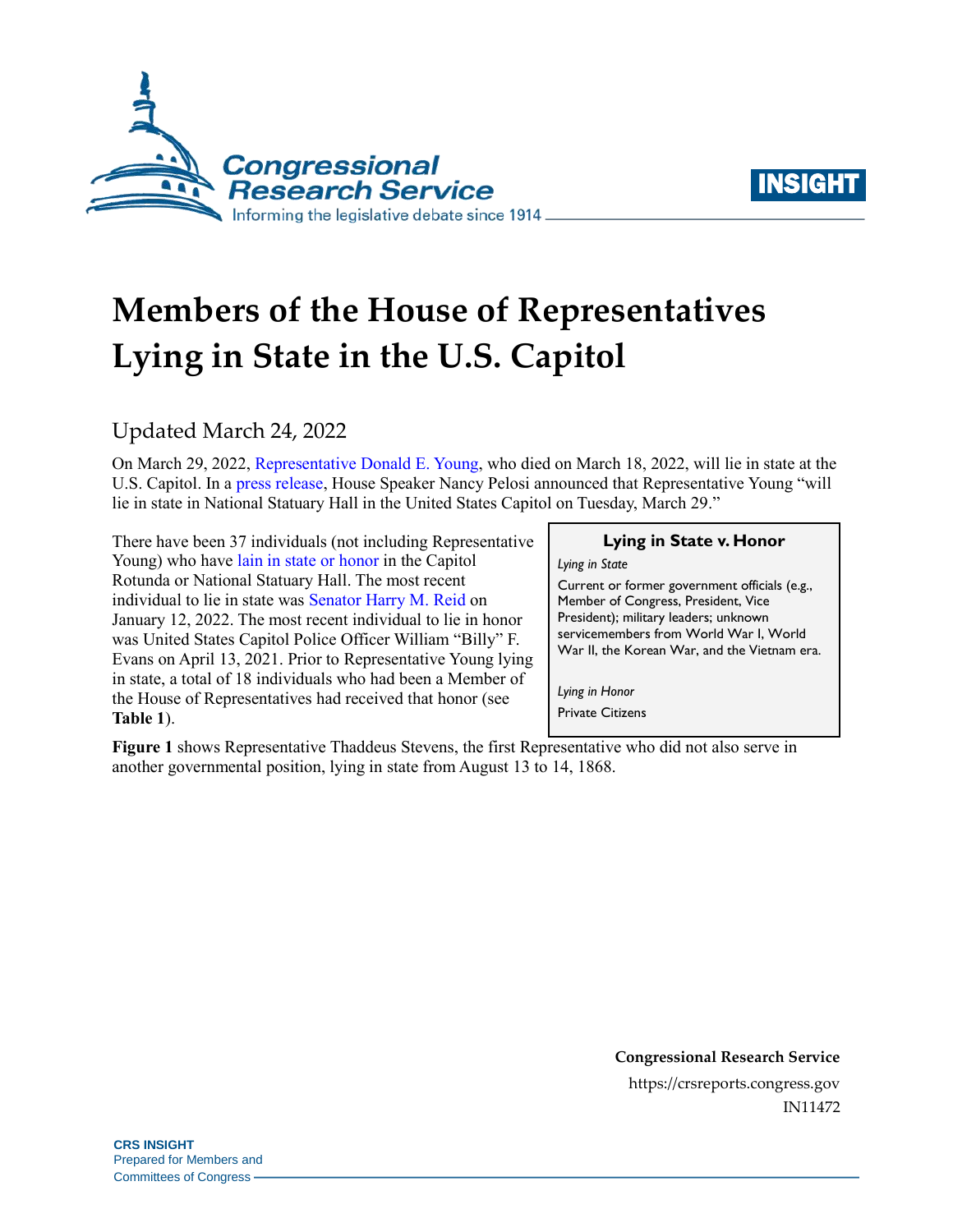<span id="page-1-0"></span>

**Figure 1. Lying in State of Representative Thaddeus Stevens** August 13-14, 1868

**Source:** U.S. Congress, Architect of the Capitol, "Funeral of Thaddeus Stevens in the U.S. Capitol Rotunda," *Lying in State or Honor*, at [https://www.aoc.gov/nations-stage/lying-state-honor.](https://www.aoc.gov/nations-stage/lying-state-honor) 

Since President Abraham Lincoln's death in 1865, the caskets of most individuals who have lain in state or honor have rested on the Lincoln catafalque. The [Lincoln catafalque](https://www.aoc.gov/nations-stage/lincoln-catafalque) is a platform constructed in 1865 "to [support the casket of Abraham Lincoln](https://www.aoc.gov/blog/lincoln-catafalque-us-capitol) while the president's body lay in state in the U.S. Capitol Rotunda."

# **Authorization Process**

The House of Representatives and the Senate jointly control the U.S. Capitol Rotunda. As a shared space, [the use of the Rotunda](https://crsreports.congress.gov/product/pdf/RL/RL34619) often involves a concurrent resolution, agreed to by both the House and Senate, to authorize an individual lying in state or honor. For example, the House and Senate agreed to two concurrent resolutions [\(S.Con.Res. 25](http://www.congress.gov/cgi-lis/bdquery/z?d117:S.Con.Res.25:) and [S.Con.Res. 26,](http://www.congress.gov/cgi-lis/bdquery/z?d117:S.Con.Res.26:) 117<sup>th</sup> Congress) to authorize Senator Reid's lying in state and the use of the Lincoln catafalque.

In some cases, the Speaker of the House and the Majority Leader of the Senate jointly agree to allow an individual to lie in state. In recent years, this has occurred in one instance when Congress was not in session: in December 2006, for [President Gerald Ford.](https://history.house.gov/HistoricalHighlight/Detail/35300) In October 2019, [Representative Cummings](https://history.house.gov/People/Detail/11684) [lay in](https://www.speaker.gov/newsroom/101819-0)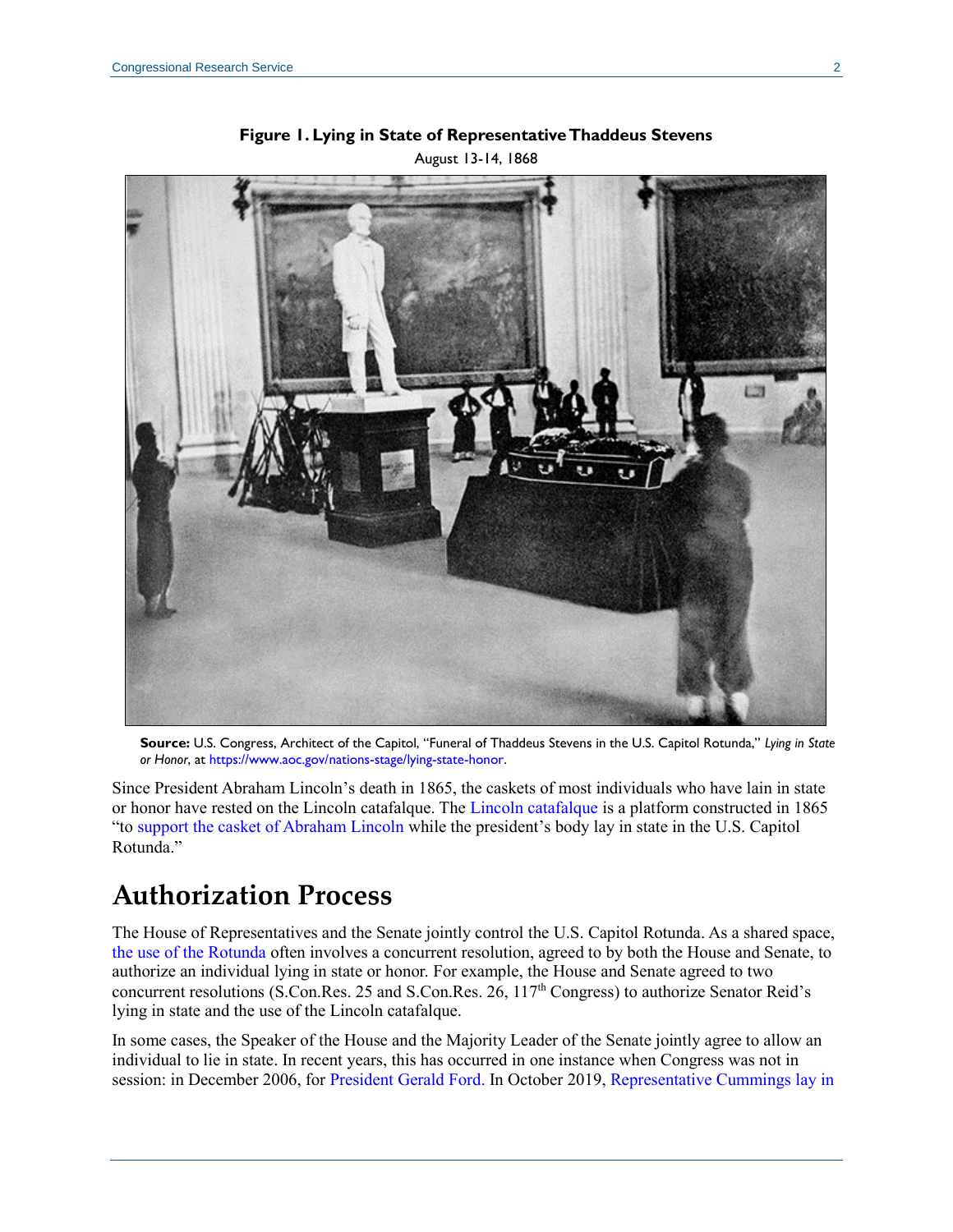[state](https://www.speaker.gov/newsroom/101819-0) in [National Statuary Hall,](https://crsreports.congress.gov/product/pdf/R/R41857) a space controlled by the House of Representatives that does not require a concurrent resolution for use. Representative Young will [lie in state in National Statuary Hall.](https://www.speaker.gov/newsroom/32122)

When an individual lies in state or honor in the Rotunda or National Statuary Hall, the Architect of the Capitol and the U.S. Capitol Police may issue special instructions about public access to the Capitol, public viewing hours, and other protocols.

## **Representatives Lying in State**

To date, 18 former Members of the House of Representatives have lain in state in the U.S. Capitol, not including Representative Young. Speaker of the House [Henry Clay,](https://bioguide.congress.gov/search/bio/C000482) who also served as a Senator and Secretary of State, was the first Representative to lie in state (July 1, 1852). The most recent former Representative to lie in state, prior to Representative Young, was Senator Reid.

To date, three Members of the House who did not also serve in another federal governmental position have lain in state. They were Representative [Thaddeus Stevens](http://bioguide.congress.gov/scripts/biodisplay.pl?index=S000887) [\(August 13-14, 1868\)](https://history.house.gov/Historical-Highlights/1851-1900/The-funeral-of-Representative-Thaddeus-Stevens-of-Pennsylvania/), Representative [Elijah Cummings](https://bioguide.congress.gov/search/bio/C000984) (October 24, 2019), and Representative [John Lewis](https://bioguide.congress.gov/search/bio/L000287) (July 27 and July 28, 2020). **[Table](#page-2-0)  [1](#page-2-0)** lists the Representatives who have lain in state.

<span id="page-2-0"></span>

| Representative                            | Date of Death      | Date of Lying in State               | <b>Other Positions</b>                               |
|-------------------------------------------|--------------------|--------------------------------------|------------------------------------------------------|
| Henry Clay (Kentucky)                     | June 29, 1852      | July 1, 1852                         | Speaker of the House,<br>Senator, Secretary of State |
| Abraham Lincoln (Illinois)                | April 15, 1865     | April 19-21, 1865                    | President                                            |
| <b>Thaddeus Stevens</b><br>(Pennsylvania) | August 11, 1868    | August 13-14, 1868                   |                                                      |
| James Garfield (Ohio)                     | September 19, 1881 | September 21-23, 1881                | President                                            |
| John Logan (Illinois)                     | December 26, 1886  | December 30-31, 1886                 | Senator                                              |
| William McKinley (Ohio)                   | September 14, 1901 | September 17, 1901                   | President, Governor                                  |
| John F. Kennedy<br>(Massachusetts)        | November 22, 1963  | November 24-25, 1963                 | Senator, President                                   |
| Everett Dirksen (Illinois)                | September 7, 1969  | September 9-10, 1969                 | Senator                                              |
| Lyndon Baines Johnson<br>(Texas)          | January 22, 1973   | January 24-25, 1973                  | Senator, Vice President,<br>President                |
| Claude Pepper (Florida)                   | May 30, 1989       | June 1-2, 1989                       | Senator                                              |
| Gerald Ford (Michigan)                    | December 26, 2006  | December 30, 2006-January<br>2, 2007 | Vice President, President                            |
| Daniel Inouye (Hawaii)                    | December 17, 2012  | December 20, 2012                    | Senator                                              |
| John McCain (Arizona)                     | August 25, 2018    | August 31, 2018                      | Senator                                              |
| George H. W. Bush (Texas)                 | November 30, 2018  | December 3-5, 2018                   | Vice President, President                            |
| Elijah Cummings (Maryland)                | October 17, 2019   | October 24, 2019                     |                                                      |
| John Lewis (Georgia)                      | July 17, 2020      | July 27-28, 2020                     |                                                      |
| Robert J. Dole (Kansas)                   | December 5, 2021   | December 9, 2021                     | Senator                                              |

#### **Table 1. Representatives Who Have Lain in State**

(not all individuals were sitting Representatives at the time of their death)